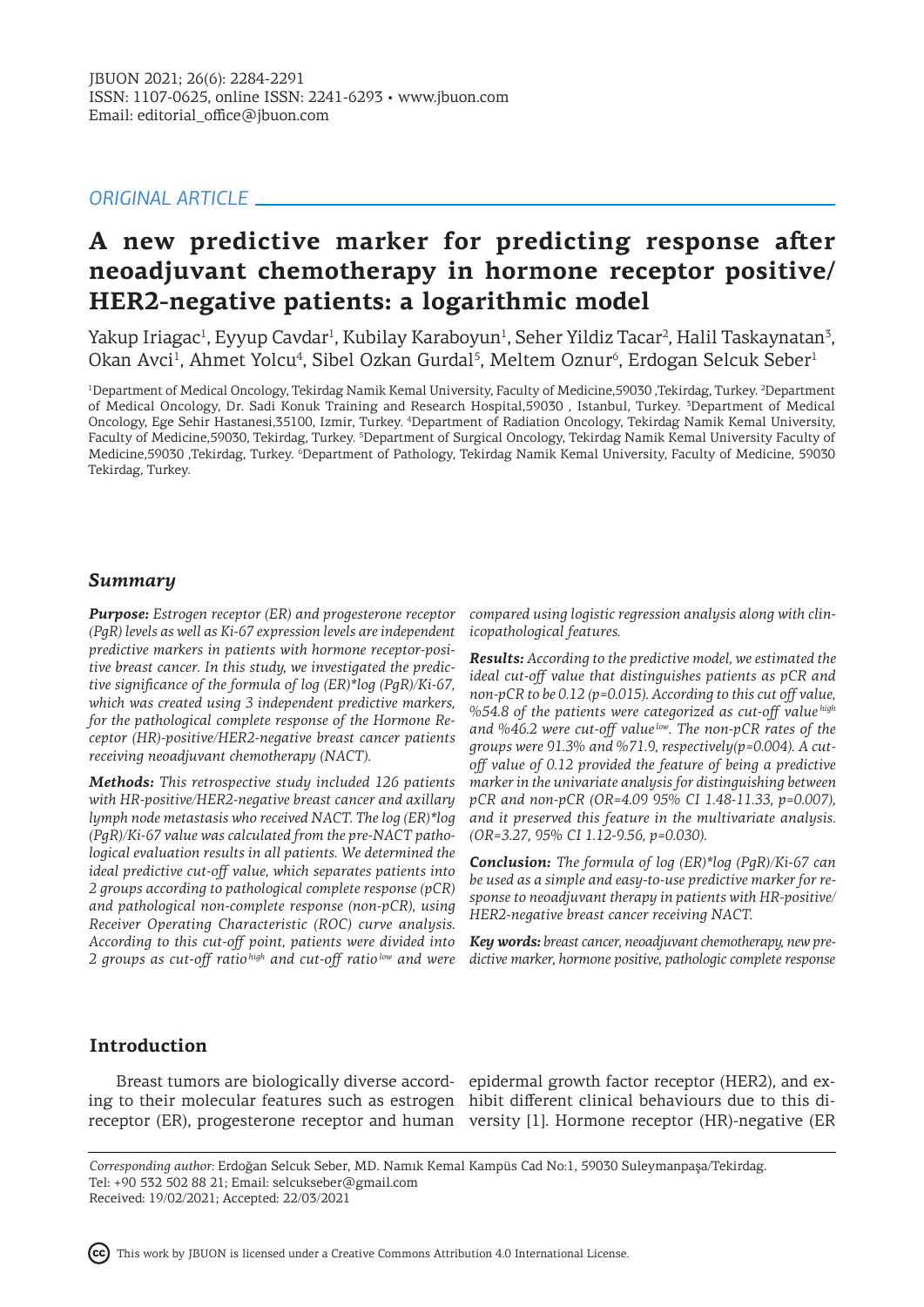and PgR negative) subgroup is associated with a high response rate to neoadjuvant chemotherapy (NACT), while the response of HR-positive (ER or PgR positive) subtype to neoadjuvant chemotherapy (NACT) is variable [2,3]. Still, NACT can be a preferred treatment strategy for the HR-positive patients due to its potential advantages such as axillary downstaging, higher rates of breast-conserving surgery, and assessment of early *in vivo* response to systemic treatment [4].

With predictive significance in ER, PgR and Ki-67-based classifications, the European Society for Medical Oncology (ESMO) recommends a cut-off value of 20% with insufficient evidence for PgR in the distinction between Luminal A and Luminal B, and also there is great uncertainty for Ki-67 cut off values in terms of categorization. In the breast cancer pathological classification of ESMO, all patients having ER level 1% or more are considered hormone positive and ER expression is not considered to have an pivotal role for distinguishing between luminal A and luminal B [5]. However, studies have shown the predictive importance of the degree of hormone receptor expression in terms of response to NACT[6-8]. As a result, classical luminal classification remains insufficient for guidance of NACT decision making process. A more precise predictive model is required which evaluates ER, PgR and ki-67 expression in combination, and delineates the importance of hormone receptor expression levels and also resolves the existing cut-off problems.

The log-transformation method is recommended for skewed data in predictive markers for breast cancer [9]. This method is commonly applied during statistical analysis in many of the contemporary studies [10-12]. This method, which can also be applied for quantitative determination of estrogen receptor levels, enables standardization of measurements [13].

In this study, we aimed to investigate the predictive significance of the value of log (ER)\*log (PgR)/Ki-67 estimated before chemotherapy for response to NACT in patients receiving NACT and to determine an ideal cut-off value for this new formula.

### **Methods**

### *Patients*

We retrospectively analyzed the data of hormone receptor-positive (ER or PgR-positive), HER2-negative and positive clinical or pathological lymph nodes of 126 patients who received NACT followed by surgery between February 2014 and December 2019 at Tekirdag Namik Kemal University Hospital. Tissue and lymph node biopsies of all patients were evaluated immunohistochemically by the same pathologist. In patients without lymph node biopsy, lymph node positivity was determined according to the involvement on PET-CT or magnetic resonance imaging performed before NACT. The study included patients who received either 4 cycles of docetaxel every 3 weeks  $(75mg/m<sup>2</sup>)$  or 12 cycles of paclitaxel weekly  $(80mg/m^2)$  after 4 cycles of cyclophosphamide+epirubicin. The exclusion criteria were considered as follows: HER2 positivity, hormone receptor (HR) negativity, receiving different neoadjuvant therapy, lymph node negativity or metastasis during the NACT period. Clinical and pathological tumor staging was based on the Union Internationale Contre le Cancer (UICC), TNM classification of malignant tumours, 8th edition.

The local institutional review board approved the project and this study conformed to the provisions of the 1995 Declaration of Helsinki. All patients provided informed consent, and the Local Ethics Committee of Tekirdag Namik Kemal University gave formal approval to this retrospective study (approval no: 2020.238.10.06 on 27th October, 2020). This study adheres to the RE-MARK guidelines [14].

#### *Pathological assessments*

All breast cancer tru-cut biopsies and post-chemotherapy surgical specimens (if they contained tumor tissue) were processed for immunohistochemistry (IHC). Staining was performed by applying Estrogen (SP1. Ventana), Progesterone (1E2. Ventana), c-ErbB2 (anti-HER-2 / neu; 4B5. Ventana), and Ki-67 (30-9. Ventana) antibodies using a BenchMark XT automated slidestaining system. Estrogen, Progesterone, HER-2 and Ki-67 results were evaluated under an Olympus CX41 microscope according to the CAP Breast Biomarker Template (Template for Reporting Results of Biomarker Testing of Specimens From Patients With Carcinoma of the Breast-2020). In cases of score 2+ HER2 by immunohistochemistry, dual in-situ hybridization test was performed on the same material.

Our pathology laboratory reported the Ki-67 cut-off value as 18 for luminal separations for our center, and this cut-off value was used for categorization of tumors according to the luminal subtypes and Luminal B and Luminal B distinction. Surrogate molecular subtypes were defined as Luminal A, Luminal B/HER2-negative, Luminal B/HER2-positive, HER2-enriched, and Triplenegative, as already described [15].

#### *Predictive model and data collection*

In the formula of log (ER)\*log (PgR)/Ki-67, log (ER) defines the base-10 logarithm of the estrogen receptor level, log (PgR) defines the base-10 logarithm of the progesterone receptor level, and Ki-67 defines the proliferation index without "%". Values with ER zero (0) or PgR zero (0) are considered 0 as they do not cut the logarithm curve (Appendix 1; Figure S1).

The clinical data, treatments administered, and their results along with the pathological data of all patients were retrospectively gathered and entered in an anonymized dedicated database.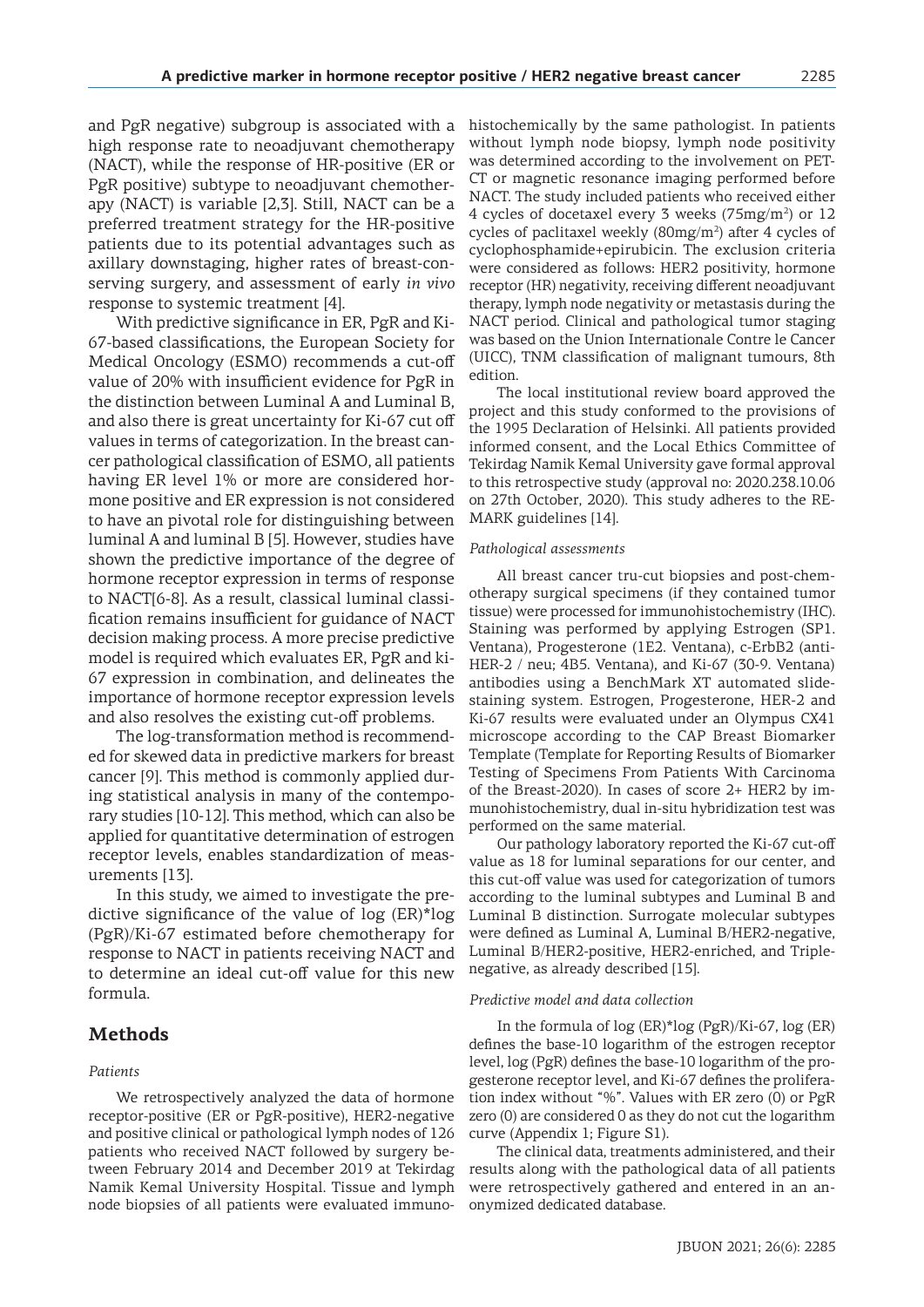### *Study endpoint*

The primary objective of the study was to verify the possible predictive value of log (ER)\*log (PgR)/Ki-67 for non-pCR in HR-positive and HER2-negative patients and to determine the ideal cut-off for this.

We defined pathological complete response (pCR) from the postoperative surgical specimen as no residual invasive tumor and absence of any invasive tumor in lymph nodes (ypT0/ypTis, ypN0). All patients with pathological T stages and N stages, the presence of isolated tumor cells and micrometastases in the lymph node and breast tissue was defined as non-PCR.

#### *Statistics*

Since this formula has not yet been defined in the literature, a specific cut-off has not been validated. Therefore, the best cut-off points were calculated considering the maximum (sensitivity and 1-specificity) point of the Receiver Operating Characteristic (ROC) curve for the prediction of non-pCR.

The correlations between log (ER)\*log (PgR)/Ki-67, non-pCR, and other key clinical-pathological features were evaluated by Pearson's correlation analysis. Univariate and multivariate analyses were performed using a logistic regression model. Odds Ratio (OR) was reported with the corresponding 95% confidence intervals (95% CI), and a p-value of <0.05 was considered statistically significant. Statistical analyses were performed using the SPSS Statistical software version 24 (SPSS Inc., Chicago, III).

### **Results**

### *Patient and tumor baseline characteristics*

In this study, the data of 126 patients with hormone receptor (HR) positivity, HER2 negativity, and lymph node metastasis who received NACT and who were subsequently then operated were analyzed.

The median age of the patients was 50 (range 28-79) years. When patients were divided into molecular subtypes, 31 patients (24.6%) were luminal A and 95 (75.4%) were luminal B/HER2-negative. Prevalent histology was invasive ductal carcinoma (83.3%), and the majority of cases was grade 2 at the time of diagnosis (60.3%) (Table 1).

**Table 1.** Distribution of clinical and pathological features of all patients according to the predictive formula derived cut-off value

| Clinical and pathological features | Total<br>$(n=126)$<br>n(%) | New Formula < $0,12$ (%)<br>$(n=57)$<br>$n(\%)$ | New Formula $\geq 0.12$ (%)<br>$(n=69)$<br>n(%) | $\mathcal{V}$ |
|------------------------------------|----------------------------|-------------------------------------------------|-------------------------------------------------|---------------|
| Age                                |                            |                                                 |                                                 |               |
| <40 (young adult)                  | 29(23.0)                   | 23 (79.3)                                       | 6(20.7)                                         | 0.001         |
| >40                                | 97 (77.0)                  | 34 35.1)                                        | 63 (64.9)                                       |               |
| Molecular subtype                  |                            |                                                 |                                                 |               |
| Luminal A*                         | 31(24.6)                   | 0(0.0)                                          | 31 (100.0)                                      | < 0.001       |
| Luminal B/HER2-negative            | 95 (75.4)                  | 57 (60.0)                                       | 38 (40.0)                                       |               |
| Ki-67                              |                            |                                                 |                                                 |               |
| < 18                               | 43(34.1)                   | 7(16.3)                                         | 36 (83.7)                                       | < 0.001       |
| $\geq 18$                          | 83 (65.9)                  | 50(60.2)                                        | 33 (39.8)                                       |               |
| Histologic type                    |                            |                                                 |                                                 |               |
| Invasive ductal                    | 105 (83.3)                 | 49 (46.7)                                       | 56 (53.3)                                       | 0.471         |
| Others                             | 21(16.7)                   | 8(38.1)                                         | 13 (61.9)                                       |               |
| Grade                              |                            |                                                 |                                                 |               |
| Grade 1                            | 12(9.5)                    | 5(41.7)                                         | 7(58.3)                                         | 0.399         |
| Grade 2                            | 76 (60.3)                  | 38 (50.0)                                       | 38 (50.0)                                       |               |
| Grade 3                            | 38 (30.2)                  | 14 (36.8)                                       | 24(63.2)                                        |               |
| Clinical T stage                   |                            |                                                 |                                                 |               |
| T1                                 | 25(19.8)                   | 11 (44.0)                                       | 14 (56.0)                                       | 0.890         |
| T2-T3                              | 101 (80.2)                 | 46(45.5)                                        | 55 (54.5)                                       |               |
| Complete response (pCR) (T0N0)     |                            |                                                 |                                                 |               |
| No                                 | 104 (82.5)                 | 41 (39.4)                                       | 63(27.3)                                        | 0.004         |
| Yes                                | 22(17.5)                   | 16 (72.7)                                       | 6(60.6)                                         |               |

\*Luminal-A; ER (+), HER2 (-) and either PgR ≥20% or Ki-67<18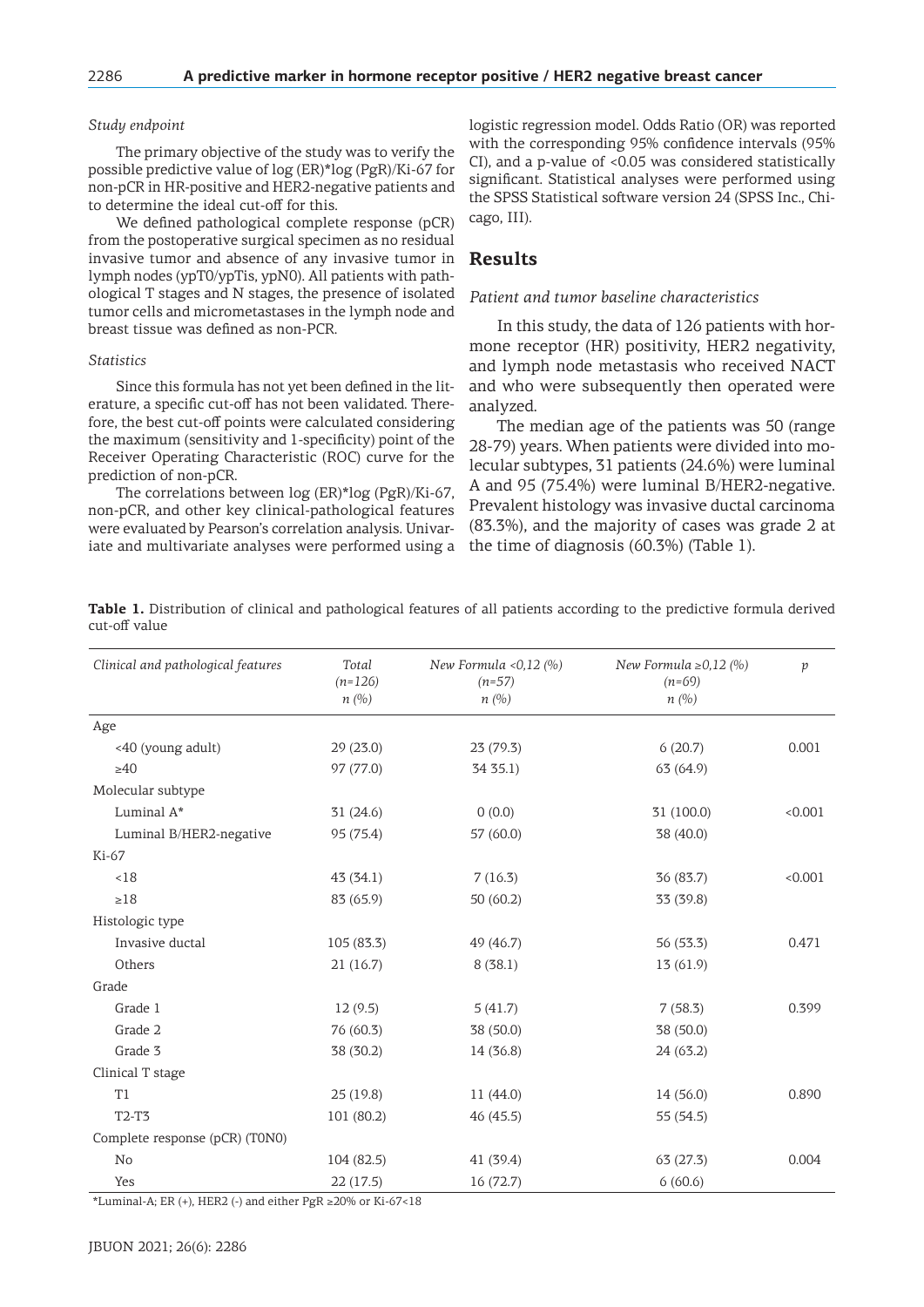*Relationship between baseline characteristics and log (ER)\*log (Pgr)/Ki-67*

The best good predictive value to distinguish non-pCR from pCR in patients receiving NACT is determined as 0.12 using ROC curve (Figure 1).

**Table 2.** Baseline patient characteristics (n=126) and corresponding pCR and non-pCR rates

| Clinicopathologic characteristics | pCR(%)    | non-pCR   |
|-----------------------------------|-----------|-----------|
|                                   | $n = 22$  | $n = 104$ |
|                                   | n(%)      | n (%)     |
| Age                               |           |           |
| <40 (young adult)                 | 9(31)     | 20(69.0)  |
| >40                               | 13 (13.4) | 84 (86.6) |
| Molecular subtype                 |           |           |
| Luminal A                         | 3(9.7)    | 28 (90.3) |
| Luminal B/HER2-negative           | 19(20.0)  | 76 (80.0) |
| Histologic type                   |           |           |
| Ductal                            | 19(18.1)  | 86 (81.9) |
| Others                            | 3(14.3)   | 18 (85.7) |
| PgR                               |           |           |
| Negative                          | 5(27.8)   | 13 (72.2) |
| Positive                          | 17(15.7)  | 91 (84.3) |
| Ki-67                             |           |           |
| < 18                              | 5(11.6)   | 38 (88.4) |
| >18                               | 17(20.5)  | 66 (79.5) |
| Grade                             |           |           |
| Grade 1                           | 3(25.0)   | 9(75.0)   |
| Grade 2                           | 12(15.8)  | 64 (84.2) |
| Grade <sup>3</sup>                | 7(18.4)   | 31 (81.6) |
| Clinical T stage                  |           |           |
| T1                                | 4(16.0)   | 21 (84.0) |
| T2-T3                             | 18 (17.8) | 83 (82.2) |
| Log (ER)*log( PgR)/Ki-67          |           |           |
| Cut-off $\frac{low}{(0,12)}$      | 16(28.1)  | 41 (71.9) |
| Cut-off $^{high}$ ( $\geq$ 0,12)) | 6(8.7)    | 63 (91.3) |

This value allowed identifying two separate populations: cut-off ratio  $\frac{low}{(}$  < 0.12), 57 patients (45.2%), and cut-off ratio high (≥0.12) 69 patients (54.8%)  $(n=126, \text{AUC}=0.665, \text{p}=0.015)$ . The sensitivity and specificity of this value to identify non-PCR patients were 60.5% and 72.7%, respectively.

According to this cut-off value, the pathological and clinical characteristics of the patients were determined. There was no significant difference in their clinical T (p=0.890), histologic type (p=0.471) and grade (p=0.399) in the intergroup comparison carried out according to the cut-off value (Table 1) .

*Relationship between baseline characteristics and nonpCR or pCR*

Of the patients who underwent surgery following NACT, 104 (82.5%) achieved non-pCR and



**Figure 1.** Receiver operating characteristic to determine the ideal cut-off. Circle represents the cut-off point of 0.12 and diagonal segments are produced by ties.

**Table 3.** Univariate and multivariate analyses of factors for pathological non-complete response (non-pCR) in HRpositive and HER2-negative patients with neoadjuvant chemotherapy (n=126)

| Variables             | Category           | Univariate analysis |       | Multivariate analysis |       |
|-----------------------|--------------------|---------------------|-------|-----------------------|-------|
|                       |                    | OR (95% CI)         | р     | OR (95% CI)           | р     |
| Age                   | Continuous         | $1.04(1.00-1.09)$   | 0.034 | $1.02(0.98-1.07)$     | 0.199 |
| ER                    | Continuous         | $1.01(0.99-1.02)$   | 0.208 |                       |       |
| PgR                   | Continuous         | $1.00(0.99-1.01)$   | 0.449 |                       |       |
| Ki67                  | $<18/\geq 18$      | $0.51(0.17-1.49)$   | 0.220 |                       |       |
| Luminal type          | $A/B$ (her $2 -$ ) | $0.42(0.11-1.56)$   | 0.199 |                       |       |
| Histologic type       | ductal/others      | $1.32(0.35-4.95)$   | 0.675 |                       |       |
| Nuclear grade         | 1/2/3              | $1.08(0.50-2.35)$   | 0.832 |                       |       |
| Clinical T Stage      | $t1/t2-t3$         | $0.87(0.26 - 2.87)$ | 0.830 |                       |       |
| Log(ER).log(PgR)/ki67 | low/high           | 4.09 (1.48-11.33)   | 0.007 | $3.27(1.12-9.56)$     | 0.030 |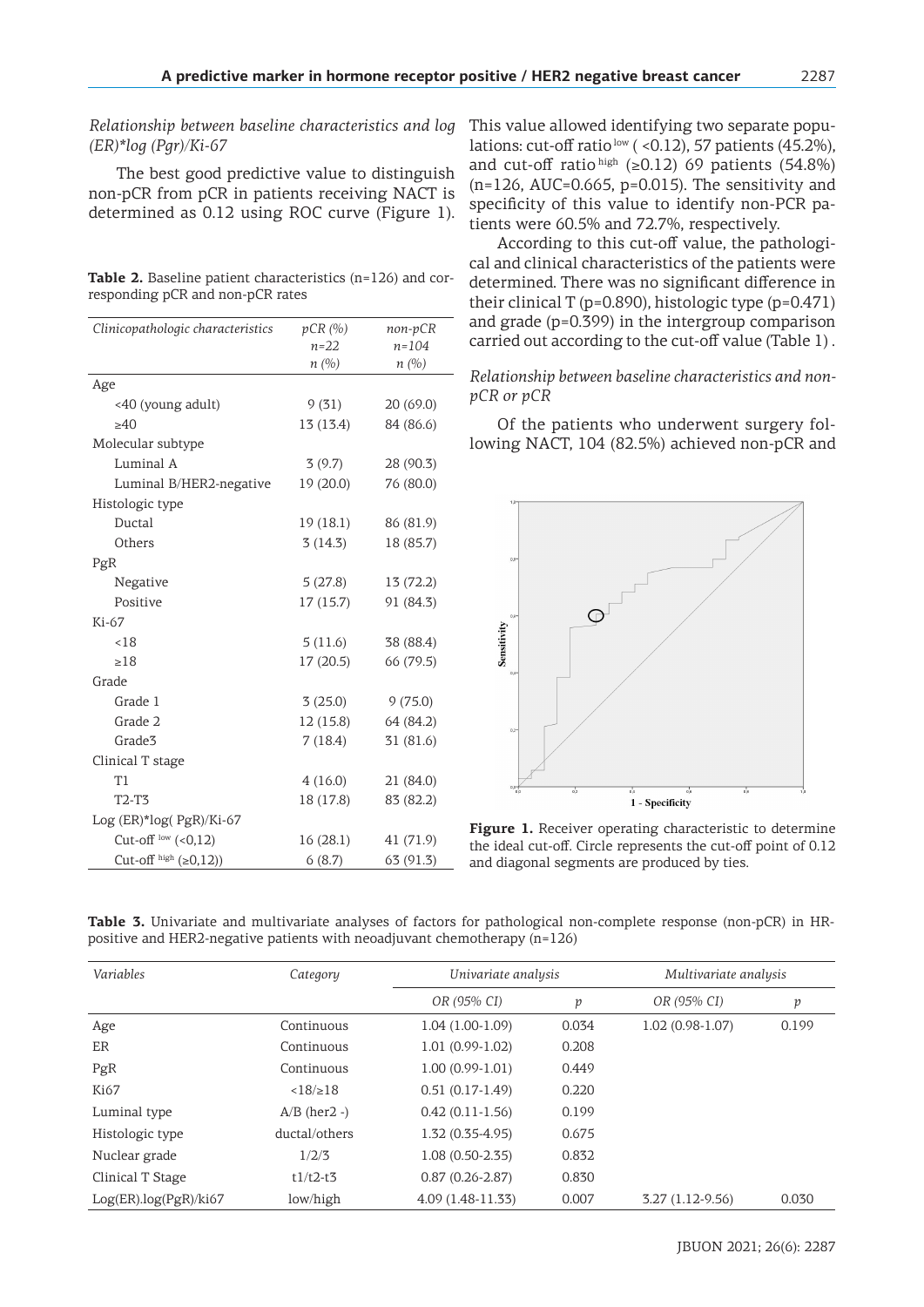22 (17.5%) achieved pCR. When the treatment response was evaluated according to the clinical and pathological characteristics of the patients, the rate of non-PCR was the highest in patients with Luminal A subtype (90.3%), while this rate was the lowest in young adult patients (69.0%) (Table 2).

When the treatment responses were analyzed by univariate logistic regression analysis, the number of patients with non-pCR increased as the age increased, with a positive correlation between them (OR 1.046, 95% CI 1.004-1.091, p=0.034). No statistical significance of histological type (p=0.199), nuclear grade (p=0.832), preoperative clinical T stage (p=0.830), and luminal type (p=0.199) was determined in non-pCR and pCR distinction (Table 3).

The new formula of log (ER)\*log (PgR)/Ki-67 had a predictive value in treatment response, and those with a cut-off ratio high had approximately 4-fold more non-pCR than those with a cut-off ratio<sup>low</sup> . (OR=4.09, 95% CI 1.48-11.33, p=0.007). Our new formula preserved its predictive significance when evaluated by multivariate analysis with age. (OR=3.27, 95% CI 1.12-9.56, p=0.030).

### **Discussion**

 $Ki-67$ 

In this study, 126 patients with hormone receptor-positive, HER2-negative breast cancer and axillary lymph node metastasis were retrospectively evaluated. We estimated the predictive numerical value according to the log (ER)\*log (PgR)/Ki-67 formula from the pathology samples of these patients and we found the ideal cut-off coming years [28]. Additionally, both NGS methods

ratio value for non-pCR using ROC curve analysis (AUC 0.665, p=0.015). We demonstrated that according to the formula based on ER, PgR and Ki-67, pre-NACT pathology specimens with a cut-off ratio high were good predictive markers for response to treatment in both univariate and multivariate analysis compared to those with a cut-off ratio<sup>low</sup> (Table 3).

 HR-positive breast cancer is the most common subtype of breast cancer, accounting for approximately 78% of all cases [16]. Molecular subtype is significantly associated with response to NACT and HR-positive group has a very poor rate of pCR [17]. In the study by Dave et al, the pCR rate was 6% in luminal A patients and 21% in luminal B/ HER2-negative group. In the study by Minckwitz et al, on the other hand, it was 8.9 for luminal A, while it was 15.4% for luminal B/HER2 negative [18]. In our study, the pCR rates were lower in the luminal A group (9.7%), while they were higher in the luminal B (HR + HER2 -) group  $(20.0\%)$ ; however, this difference was statistically insignificant  $(p=0.199)$ .

An ideal predictive marker that will predict the treatment response in HR-positive/HER2-negative patients receiving NACT has not yet been revealed, and research has focused on addressing this [19-27]. Only recently the use of next generation sequencing methods such as Oncotype DX and Mammaprint have been introduced as predictive markers for selection of patients for NACT. There are no standardized cut off values for either method in the context of pCR prediction, however literature supports increasing use of these methods in the

 $10$ MARY 18 **LUMINAL A** PgR  $^{40}$ 

**Figure 2.** Classical luminal classification for ER≥1 patients.



**Figure 3.** Classification of patients according to the predictive model utilizing ER, PgR and Ki-67 values.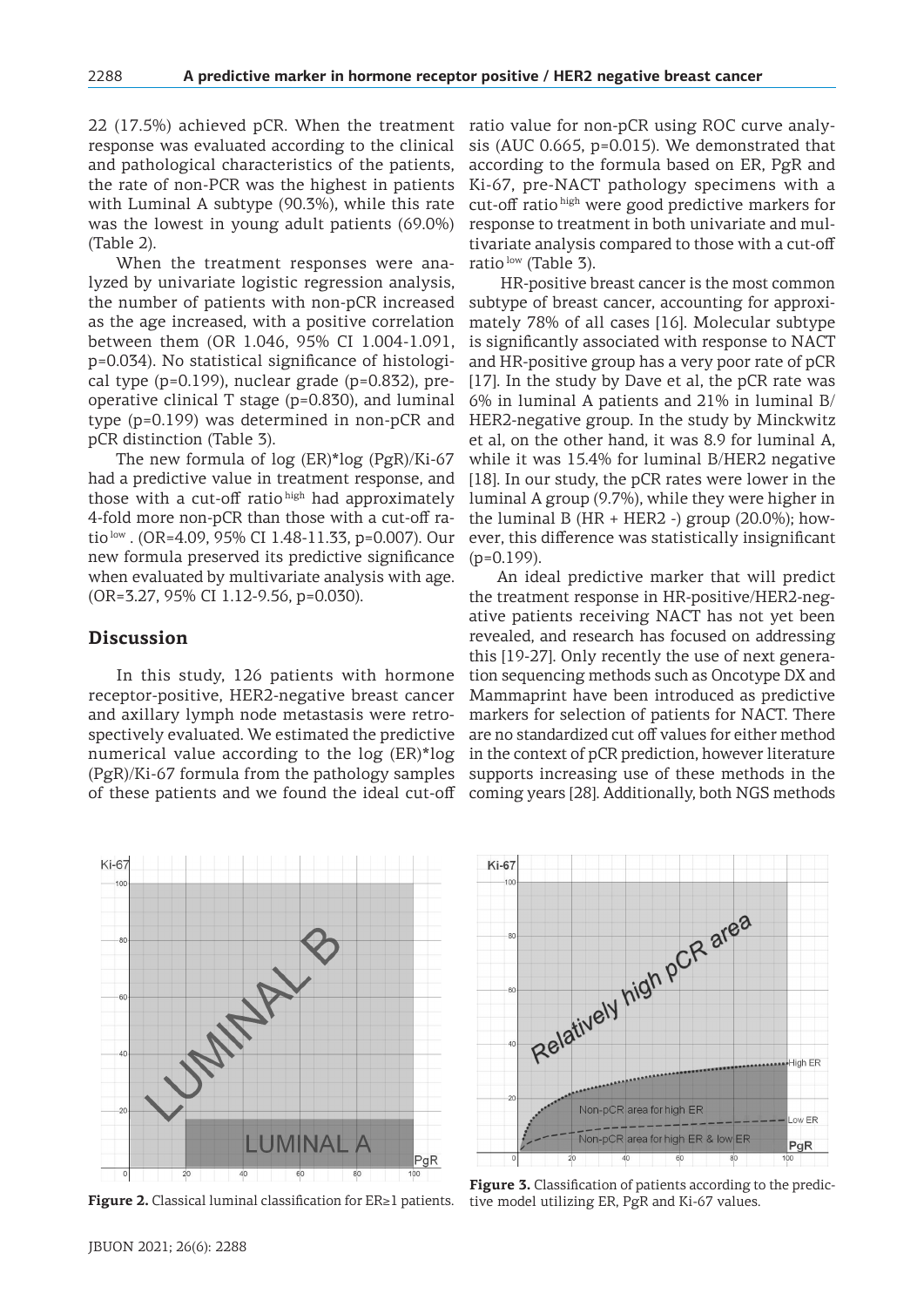are inaccessible for the majority of breast cancer patients due to high costs and lack of reimbursement. Therefore, there is still a need for development of low cost , standardized and easy to perform tests with a high predictive value for pCR in breast cancer patients [29].

Extensive studies have been conducted on the cellular proliferation marker Ki-67 considered as a predictive marker [30,31]. Although low Ki-67 levels produce a poor response to NACT, retrospective studies have demonstrated that high or very high Ki-67 levels are controversially associated with increased pCR [32,33].In conjunction with Ki-67 ER and PgR expression levels also have predictive roles. Increased expression levels of both ER and PgR are associated with higher non-PCR rates [34,35].

Classical luminal classification, which is based on ER, PgR and Ki-67 expression levels is insufficient in terms of predicting response to NACT. The fact that classification does not discriminate between levels of ER expression may be one of the reasons for the inadequacy of the luminal classification (Figure 2). The predictive model that we developed based on literature data; removes the cutoff uncertainty of Ki-67, as well as integrates ER levels expression as a continuous parameter into the formula (Table S1). The predictive model can sensitively distinguish chemosensitive patients in the luminal B group from the unresponsive ones. (Figure 3) In our analysis, we categorized 54.7% of the HR positive / HER-2 negative patients as cut-off high group with a 91.3% positive predictive value for being non-PCR [36].

In our study, we investigated the treatment responses with the formula of (log (ER)\*log (PgR) / Ki67) that we developed using a logarithm in HRpositive/HER2-negative patients receiving NACT. Since this model, which is simple and easy-to-use, was defined by us for the first time, it is the first study in this field.

With the univariate analysis, we concluded that those with a cut-off ratio high had significantly poorer treatment response and more non-PCR than those with a cut-off ratio<sup>low</sup> (OR 4.09, 95% CI 1.48-11.33, p=0.007). The new formula also provided the feature of being an independent predictive factor for pathologic complete response in the multivariate analysis (OR 3.27, 95% CI 1.12-9.56, p=0.030).

Our study has several limitations. First of all, it was a single center, retrospectively designed study. It was not always possible to determine whether a patient would be a candidate for BCS or total mastectomy before and after NACT. Although the

treatment choice for all the patients has been discussed in the multidisciplinary tumor board, our study couldn't rule out the possibility of selection bias. HER2+ and triple negative patients were not included in this study, and this predictive model is not applicable for this patient group.

The same neoadjuvant treatment regimen was administered at a single institution, all of the patients pathological examinations were performed by the same pathologist team which is specialized in evaluation of breast cancer tumors therefore the clinicopathologic parameters of the patient population was homogeneous which is the main strength of our analysis.

In conclusion, we demonstrated that the formula of log (ER)\*log (PgR)/Ki-67 could be a predictive marker of treatment response in patients with luminal type breast cancer who would receive NACT. Recruitment of larger patient populations would enable construction of a more sensitive and specific predictive model by inclusion of other independent parameters associated with treatment response to neoadjuvant therapy in the hormone positive patient population.

## **Author contributions**

 Author contributions: YI, ESS participated in study design, model design, statistics and coordination, and helped interpret the data and wrote the manuscript. MO reported biopsy samples. OA, SOGi HT participated in the data analysis and interpretation, statistics, and critically revised the manuscript. EC, SYT, KK, AY participated in the study design and oriented the data collection. All authors read and approved the final manuscript.

### **Ethics approval and consent to participate**

The Local Ethics Committee of Tekirdag Namik Kemal University gave formal approval to this retrospective study (approval no: 2020.238.10.06 on 27th October, 2020).

# **Additional information**

Supplementary Figures and Tables are available at: www.jbuon.com/archive/26-6-C25093- Supplementary-materials.pdf.

# **Conflict of interests**

The authors declare no conflict of interests.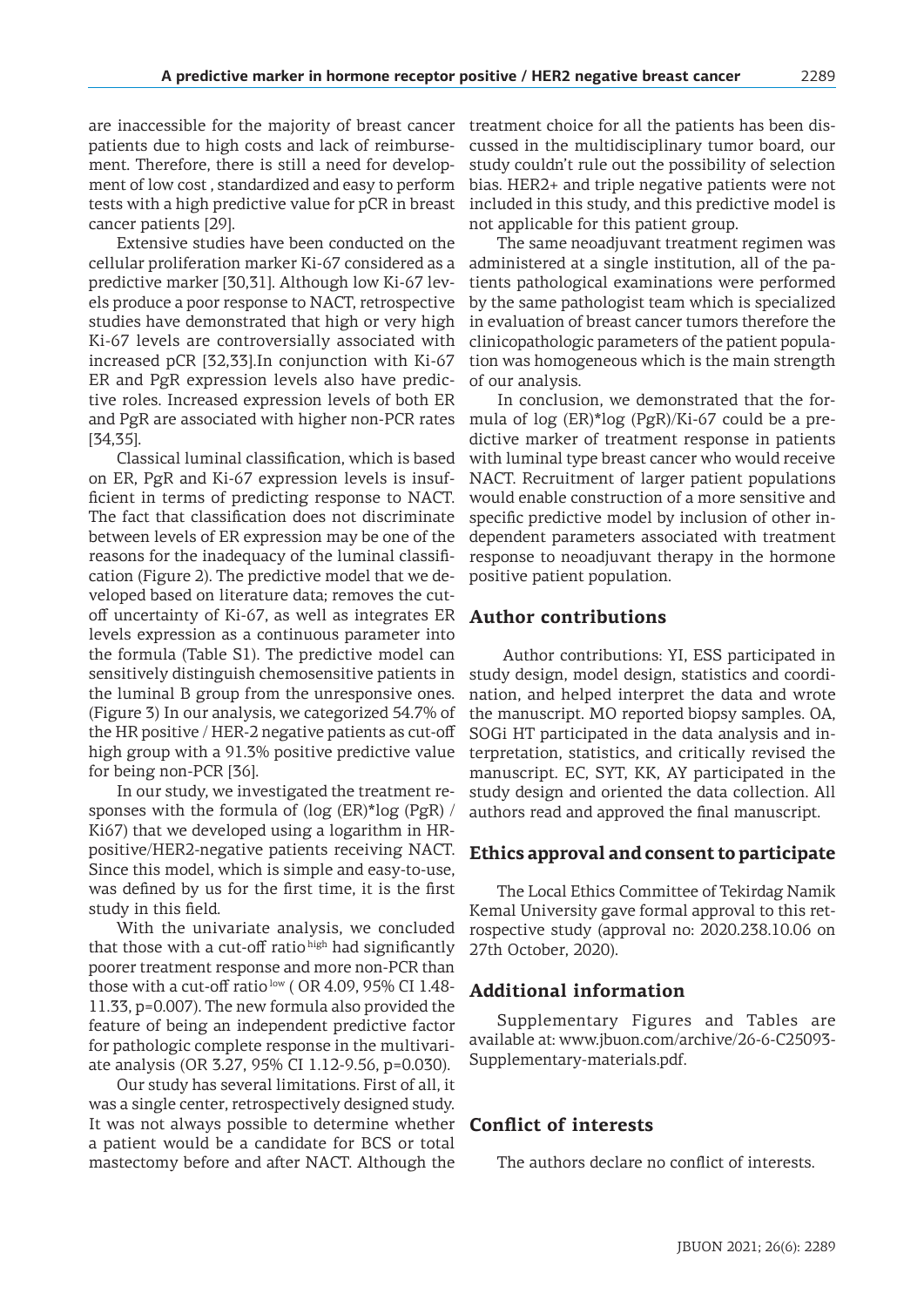# **References**

- 1. Perou CM, Sørile T, Eisen MB et al. Molecular portraits of human breast tumours. Nature 2000;406:747-52.
- 2. Anderson E. The role of oestrogen and progesterone receptors in human mammary development and tumorigenesis. Breast Cancer Res 2002;4:197-200.
- 3. Liedtke C, Mazouni C, Hess K, et al. Response to neoadjuvant therapy and long-term survival in patients with triple-negative breast cancer. J Clin Oncol 2008;26:1275-81.
- 4. Schott AF, Hayes DF. Defining the Benefits of Neoadjuvant Chemotherapy for Breast Cancer. J Clin Oncol [Internet]. 2012;30:1747-9. Available from: https://doi. org/10.1200/JCO.2011.41.3161
- 5. Cardoso F, Kyriakides S, Ohno S et al. Early breast cancer: ESMO Clinical Practice Guidelines for diagnosis, treatment and follow-up. Ann Oncol 2019;30:1194- 1220.
- 6. Landmann A, Farrugia DJ, Zhu L et al. Low Estrogen Receptor (ER)-Positive Breast Cancer and Neoadjuvant Systemic Chemotherapy: Is Response Similar to Typical ER-Positive or ER-Negative Disease? Am J Clin Pathol 2018;150:34-42.
- 7. Ding Y, Ding K, Yu K et al. Prognosis and endocrine therapy selection for patients with low hormone receptor‑positive breast cancer following neoadjuvant chemotherapy: A retrospective study of 570 patients in China. Oncol Lett 2019;18:6690-6.
- 8. Colleoni M, Bagnardi V, Rotmensz N et al. Increasing steroid hormone receptors expression defines breast cancer subtypes non responsive to preoperative chemotherapy. Breast Cancer Res Treat [Internet]. 2009;116:359-69. Available from: https://doi. org/10.1007/s10549-008-0223-y
- 9. Chapman JW, Murray D, McCready DR. An improved statistical approach: can it clarify the role of new prognostic factors for breast cancer? Eur J Cancer 1996;32:1949-56.
- 10. Changyong F, Hongyue W, Naiji LU, Tian C, Hua HE, Ying LU. Log-transformation and its implications for data analysis. Shanghai Arch Psychiatry 2014;26:105.
- 11. Van den Eynden G, Colpaert CG, Vermeulen PB et al. Comparative analysis of the biochemical and immunohistochemical determination of hormone receptors in invasive breast carcinoma influence of the tumorstroma ratio. Pathol Pract 2002;198:517-24.
- 12. Nome ME, Euceda LR, Jabeen S et al. Serum levels of inflammation-related markers and metabolites predict response to neoadjuvant chemotherapy with and without bevacizumab in breast cancers. Int J Cancer 2020;146:223-35.
- 13. Chapman J-AW, Mobbs BG, Hanna WM et al. The standardization of estrogen receptors. J Steroid Biochem Mol Biol 1993;45:367-73.
- 14. Sauerbrei W, Taube SE, McShane LM, Cavenagh MM, Altman DG. Reporting Recommendations for Tumor Marker Prognostic Studies (REMARK): An abridged explanation and elaboration. J Natl Cancer Inst 2018;110;803-11.
- 15. Goldhirsch A, Wood WC, Coates AS, Gelber RD, Thür-

limann B, Senn HJ. Strategies for subtypes-dealing with the diversity of breast cancer: Highlights of the St Gallen international expert consensus on the primary therapy of early breast cancer 2011. Ann Oncol 2011;22:1736-47.

- 16. Cancer Stat Facts: Female Breast Cancer Subtypes. Surveillance, Epidemiol End Results Progr [Internet]. Available from: https://seer.cancer.gov/statfacts/html/ breast-subtypes.html
- 17. Houssami N, MacAskill P, Von Minckwitz G, Marinovich ML, Mamounas E. Meta-analysis of the association of breast cancer subtype and pathologic complete response to neoadjuvant chemotherapy. Eur J Cancer 2012;48:3342-54.
- 18. Von Minckwitz G, Untch M, Blohmer J-U et al. Definition and impact of pathologic complete response on prognosis after neoadjuvant chemotherapy in various intrinsic breast cancer subtypes. J Clin Oncol 2012;30:1796-804.
- 19. Ueno T, Masuda N, Yamanaka T et al. Evaluating the 21-gene assay Recurrence Score® as a predictor of clinical response to 24 weeks of neoadjuvant exemestane in estrogen receptor-positive breast cancer. Int J Clin Oncol 2014;19:607-13.
- 20. Denkert C, von Minckwitz G, Darb-Esfahani S et al. Tumour-infiltrating lymphocytes and prognosis in different subtypes of breast cancer: a pooled analysis of 3771 patients treated with neoadjuvant therapy. Lancet Oncol 2018;19:40-50.
- 21. Lips EH, Mulder L, De Ronde JJ, Mandjes IAM, Vincent A, Vrancken Peeters MTFD, et al. Neoadjuvant chemotherapy in ER+ HER2- breast cancer: Response prediction based on immunohistochemical and molecular characteristics. Breast Cancer Res Treat 2012;131:827- 36.
- 22. Groheux D, Hatt M, Hindié E et al. Estrogen receptor-positive/human epidermal growth factor receptor 2-negative breast tumors: early prediction of chemosensitivity with (18)F-fluorodeoxyglucose positron emission tomography/computed tomography during neoadjuvant chemotherapy. Cancer 2013;119:1960-8.
- 23. Gentile LF, Plitas G, Zabor EC, Stempel M, Morrow M, Barrio A V. Tumor Biology Predicts Pathologic Complete Response to Neoadjuvant Chemotherapy in Patients Presenting with Locally Advanced Breast Cancer. Ann Surg Oncol 2017;3896-902.
- 24. Naoi Y, Kishi K, Tsunashima R et al. Comparison of efficacy of 95-gene and 21-gene classifier (Oncotype DX) for prediction of recurrence in ER-positive and node-negative breast cancer patients. Breast Cancer Res Treat 2013;140:299-306.
- 25. Chae SY, Kim SB, Ahn SH et al. A randomized feasibility study of 18F-fluoroestradiol PET to predict pathologic response to neoadjuvant therapy in estrogen receptor-rich postmenopausal breast cancer. J Nucl Med 2017;58:563-8.
- 26. Xu C, Wei Q, Guo J et al. FOXA1 Expression Significantly Predict Response to Chemotherapy in Estrogen Receptor-Positive Breast Cancer Patients. Ann Surg Oncol 2015;22:2034-9.